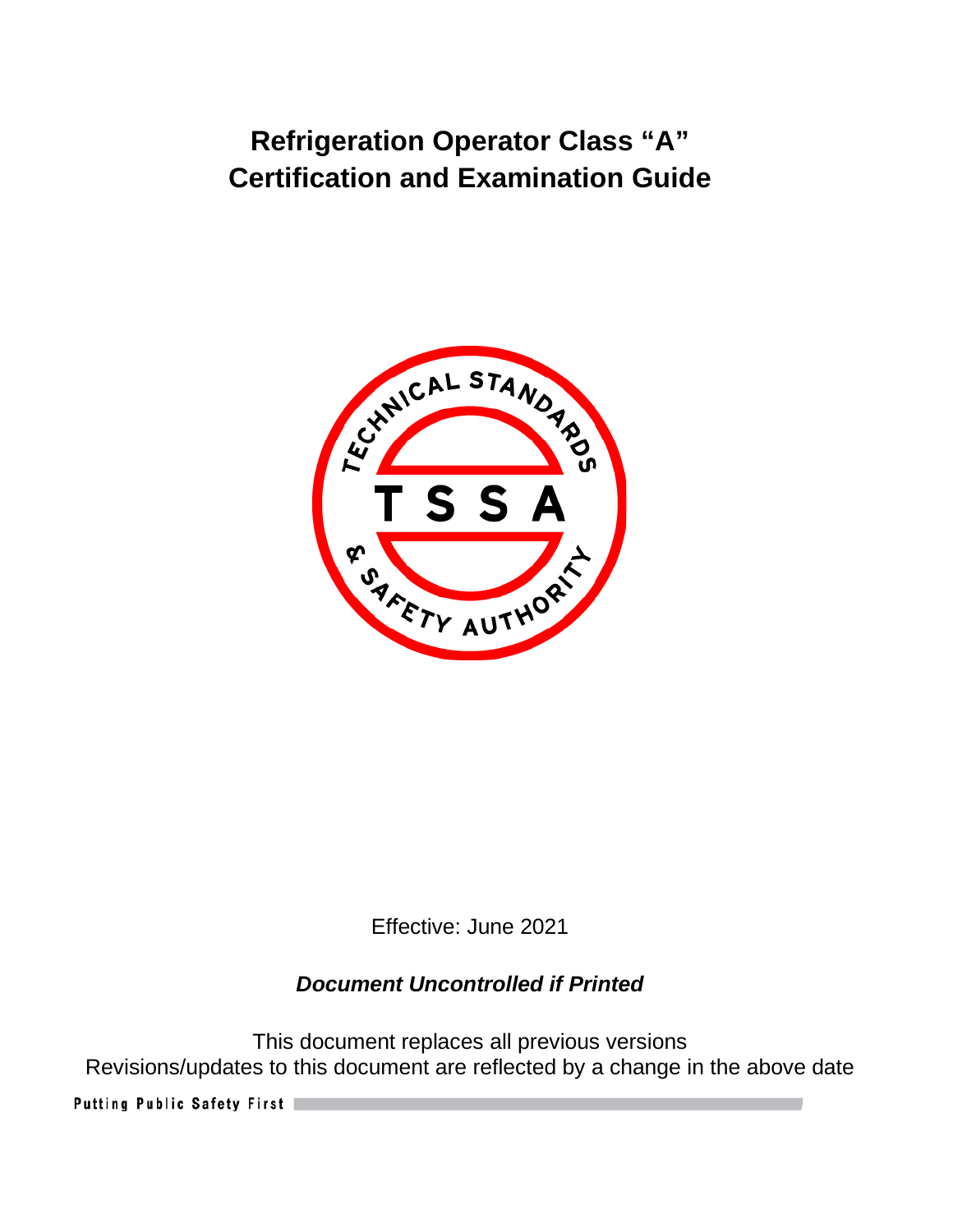

## **Refrigeration Operator Class "A" Certification and Examination Guide**

## **General**

In addition to the Syllabus that follows, the examination knowledge for Refrigeration Operator Class "A" is also a continuation of the knowledge required of the "B" level. The candidate is advised to review the "B" examination material especially the topics relating to Psychrometrics, Air Conditioning Principles and Systems, Centrifugal Chiller Systems, Environmental Issues, Heat Pumps and Screw Compressors & all Refrigeration system types along with their associated technologies and accessories.

# **Syllabus**

*The topics that follow are intended to be a study guide, and in no way imply that additional knowledge is not needed to successfully challenge the Refrigeration Operator "A" Examination.*

#### **1. ACT, REGULATIONS AND CODES:**

The candidate is expected to be able to locate information relating to the staffing, operation, maintenance, inspection, and testing of the compressor plant and its equipment resourcing the:

- *a. Technical Standards & Safety Act, 2000*
- *b. Operating Engineers Regulation and Directors Orders*
- *c. Boilers and Pressure Vessels Regulation*
- *d. CSA B52: Mechanical Refrigeration Code*
- e. *CSA B51: Boilers & Pressure Vessels Code*
- f. *SA Z94.4 Selection, Care and Use of Respirators*
- g. *CEPA E2 Environmental Emergency Regulations*

#### **2. SAFETY:**

The candidate is expected to be able to fully explain the dangers associated with the operation of a refrigeration plant and state the precautions to be taken to minimize or prevent such dangers.

#### **3. OPERATION:**

The candidate is expected to be able to answer examination questions as they relate to the operation, maintenance and the management of the refrigeration system. Including auxillaries, pumps and compressors. Basic electricity and calculations. Lubricating principles.

## **4. REFRIGERANTS, PROCESSES AND SYSTEMS:**

The candidate is expected to be able to state the application, list, explain, describe, and/or sketch the following:

- a. The Halocarbons, Organic/Inorganic Compounds and Azeotropes classes of refrigerants, types and applications.
- b. Refrigeration processes: dry ice, freezing mixtures, volatile mixtures.
- c. Refrigeration systems: steam-jet, air-cycle, absorption, hermetic design of centrifugal machine.

#### **5. INDUSTRIAL SYSTEMS AND SYSTEMS OPERATION:**

The candidate is expected to be able to state the application, list, explain, describe, and/or sketch the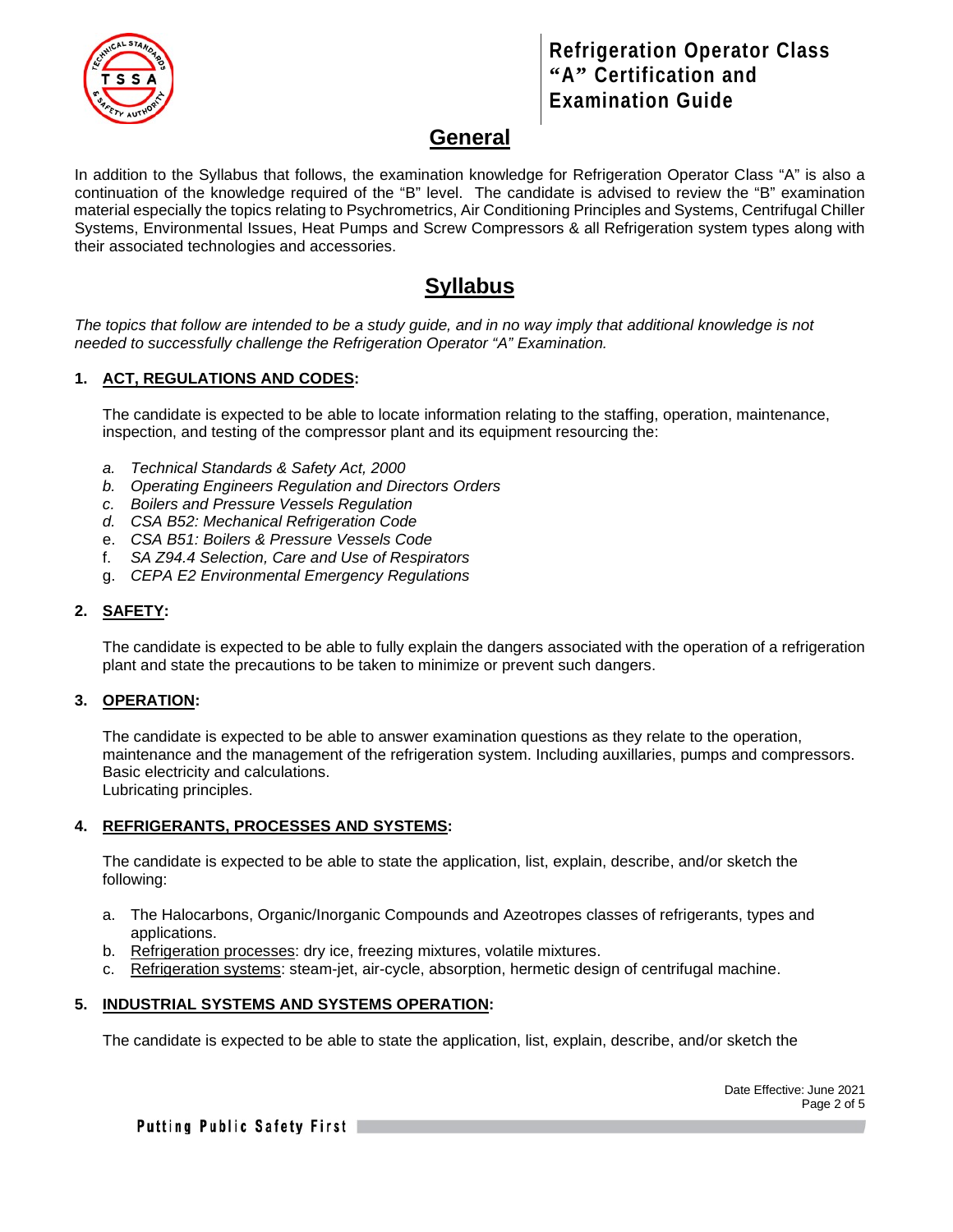

- a. Multi-stage and cascade refrigeration systems.
- b. Purge systems, oil stills.
- c. Liquid receivers, coolers.
- d. Operating troubles encountered by the following:
	- I. oil, moisture or water in the system.
	- II. condensers, evaporators and regulators.
	- III. refrigerant content (high or low).
	- IV. by high/low compressor discharge temperatures.
- e. The lubrication requirements and problems (that may be encountered) for plants using anhydrous ammonia, carbon dioxide and freon.

#### **6. THERMODYNAMICS OF REFRIGERATION AND CALCULATIONS:**

The candidate is expected to be able to:

- a. Explain the thermodynamics of vapour compression, the reversed Carnot Cycle, the Pressure-Enthalpy Chart.
- b. Perform calculations to solve for:
	- I. Coefficient of performance (COP) for heat engines, refrigerating machines and heat pumps.
	- II. Refrigerating effect, mass of refrigerant circulated (flow rate).
	- III. Piston displacement, theoretical power.
	- IV. Heat removed and/or ice made in a given time period.
	- V. Compressor capacity expressed as tonnes of refrigeration.

**Note: Since recommended text material is in SI units, the examination will be in SI. Candidate is allowed to convert from SI to Imperial units.**

# **Certification Information**

#### **Qualifying Experience Time:**

Qualifying experience time served shall be in a plant that is attended by an Operating Engineer. Please refer to Table 8 of the Operating Engineers Regulation for plant rating/capacity, Table 8 in the Director's Order, or the Alternate Table 8 in the Minister's Order.

- The practical operating training requirement for refrigeration operator A certification is **1,920 hours** for a Class A refrigeration A plant or Class B refrigeration plant.
- The practical operating time requirement for certification is **1,760 hours** for candidates who have successfully completed a full-time TSSA "approved-for-time-reduction" refrigeration A training program.

#### **Qualifying Experience attained in a Canadian Jurisdiction outside Ontario**

Qualifying experience time toward Operating attained in a Canadian jurisdiction outside Ontario must be attained in the operation and management of refrigeration compressors at least of the type and capacities indicated in Table 6 of the Operating Engineers Regulation, Ontario Regulation 219/01 and the Directors Order. The following information must be demonstrated to TSSA in a request for certification:

• A letter addressed to the candidate, on company letterhead and signed by the Chief Operating/Power Engineer, indicating the number of refrigeration compressors trained on, the refrigeration compressor types, refrigeration compressor manufacturer, refrigeration compressor pressure, capacities in Kilowatts and when the experience was gained (dates). The Chief Operating/Power Engineer must indicate their certificate number and classification, as well as their formal position and contact information (i.e. telephone number, email address, etc.).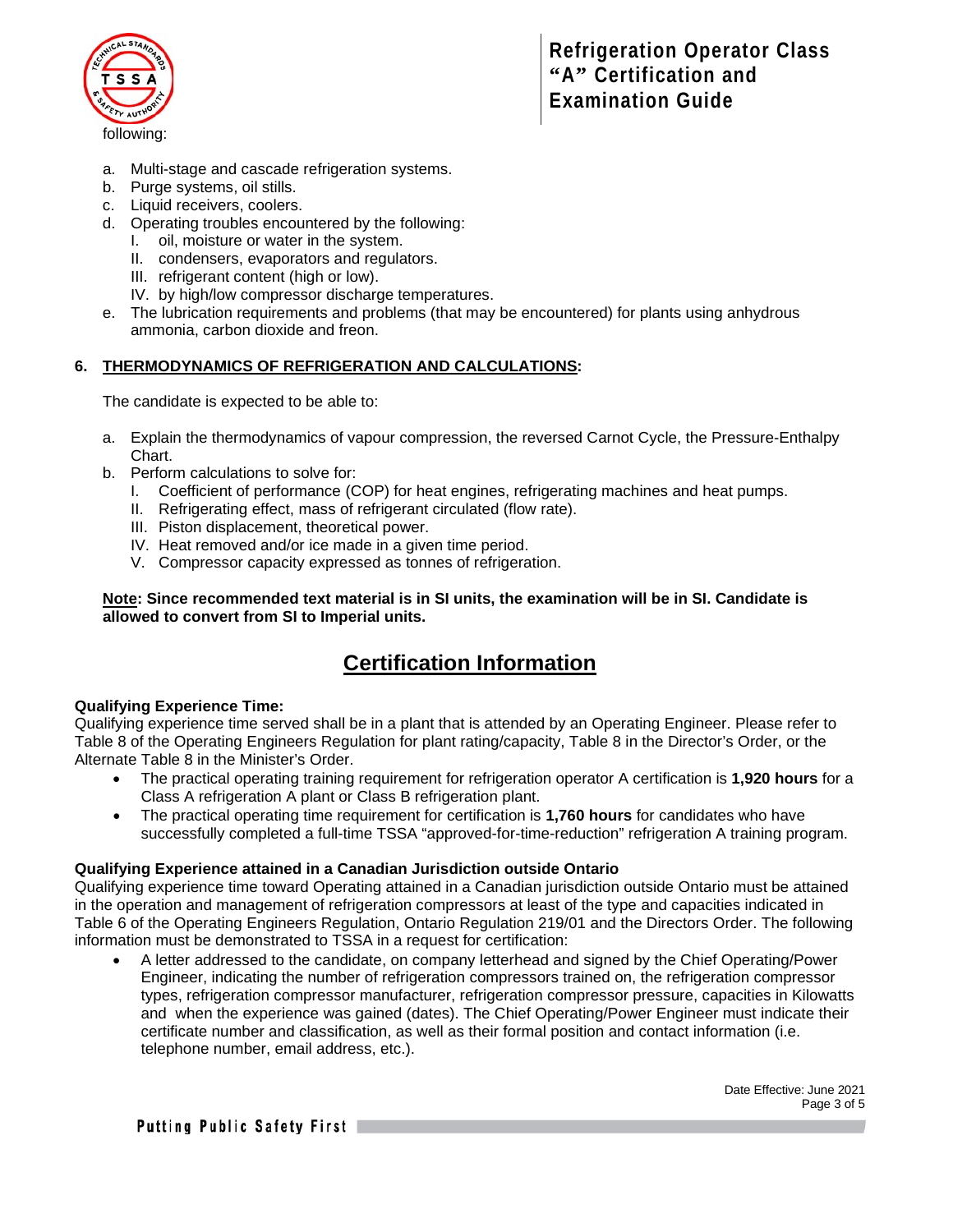

# **Examination Information**

There is one examination that must be written that is  $3\frac{1}{2}$  hours in duration.

The examination will consist of essay response type questions.

The minimum passing mark for each examination is 65%, rewrites are allowed after 60 days.

Note: effective June 14, 2021, Operating Engineers/Operators will have the option to pursue exams and meet the experience requirements concurrently or at their own pace.

When answering examination questions, the candidate is expected to give sufficient information to warrant the marks assigned. For questions involving calculations, the candidate is expected to state the formula, insert given data, work through the steps and state their answer with the correct units in an appropriate closing statement.

The examination candidate is expected to write legible, neat, and in pen. Sketches or drawings are to be in pencil and properly labeled. Rulers and (drawing) templates are to be used as neatness is considered in the marking scheme.

Examinations may be written at either a Ministry of Labour, Training and Skills Development exam centre or at a TSSA approved examination centre. To locate nearest centre, refer to "Register for an Exam" listing at [www.tssa.org.](http://www.tssa.org/)

Examination security will be strictly enforced. The examination administrator or invigilator reserves the right to revoke an examination at any time if the examination candidate is found to be in violation of the TSSA examination or Ministry of Training, Colleges and Universities procedures. The examination candidate will be subject to further investigation, which may result in the revocation of an authorization or restrictions may be applied to all future examinations.

**Important: Candidates for any class of certification as an Operating Engineer or Operator who have passed the required examinations, or any parts thereof, MUST obtain their certificate of qualification within five (5) years of such passing or re-writing of the examination will be required.** 

# **Recommended Study Materials**

The text materials required for Refrigeration Operator 'B' should be reviewed.

- **Refrigeration Operator "A**" text materials: available from PanGlobal Publishing at **Toll Free** 1 866-256-8193
- **CSA B52: 'Mechanical Refrigeration Code':** available from CSA (416) 747-4000
- **CSA B51: 'Boilers and Pressure Vessels Code'** available from CSA (416) 747-4000
- **CSA B51 & B52 Extracts** available from PanGlobal Publishing at **Toll Free** 1 866-256-8193
- The **Technical Standards and Safety Act** and the **Operating Engineers Regulation and Directors Orders** are posted on the TSSA Website [\(www.tssa.org\)](http://www.tssa.org/) and can be printed (at no cost) for your studies.

Additional engineering text and reference materials are available from a broad range of authors and publishers and no specific text or reference material beyond the Act, Regulations and Codes should be considered as official.

# **Obtaining Certificate**

Putting Public Safety First